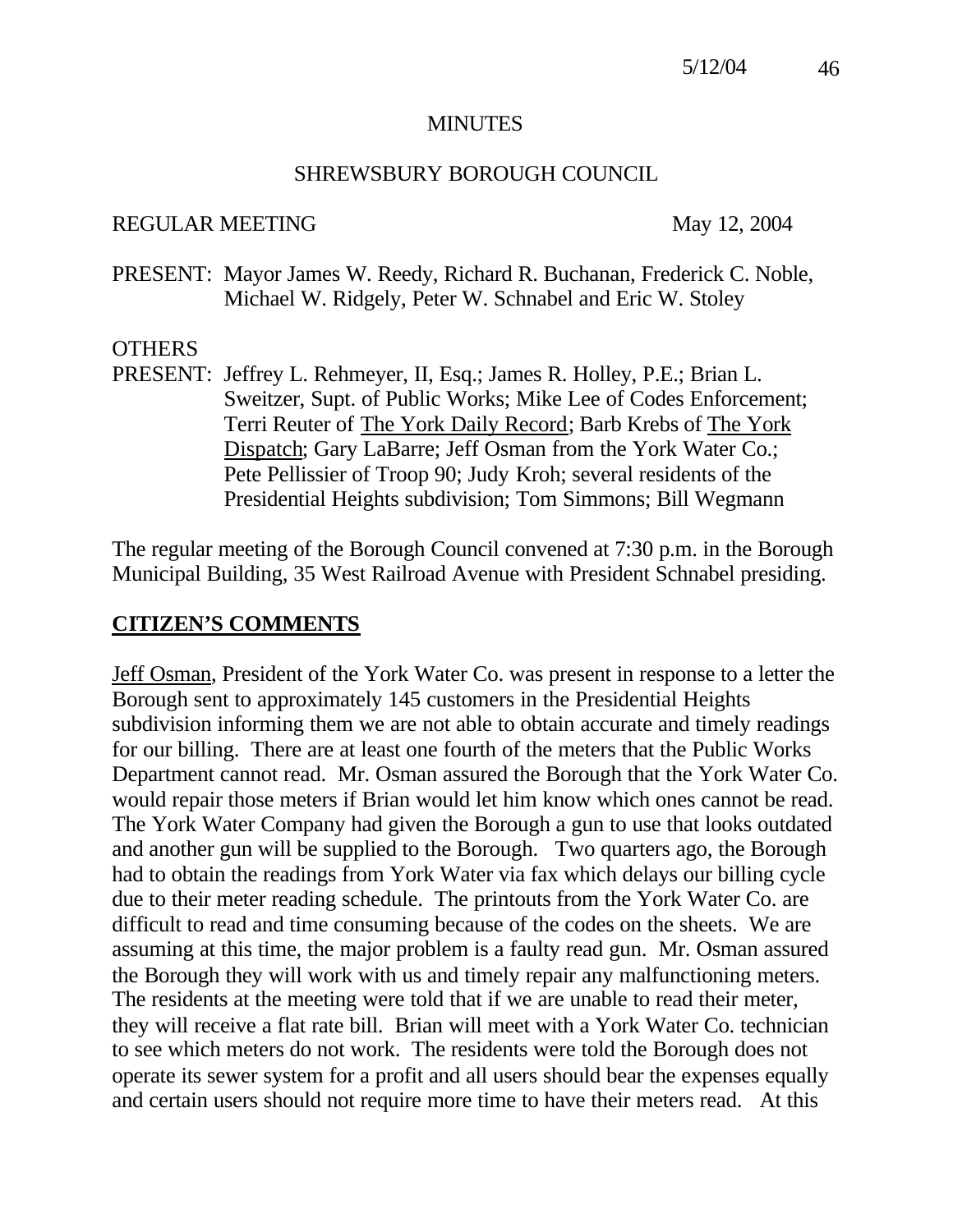time, we will let the York Water Co. follow through with their promise to repair the meters and provide another read gun. If we are not able to read the meters, the residents have the option to go on a flat rate or purchase a meter from the Borough.

Gary LaBarre stated the damaged antenna has been replaced and the Public Works Department grounded the panel in the basement.

Pete Pellissier of Troop 90 stated the work in the Venture room and rest rooms is finished and Council and Mayor Reedy were invited to an open house Monday evening around 8 p.m. Three quotes for the glass block were received:

| Glass Block of America          | \$3,597.00 |
|---------------------------------|------------|
| Maryland Glass Block, Inc.      | \$4,136.00 |
| <b>Glass Block of Baltimore</b> | \$4,420.00 |

F. Noble motioned to accept the low bid from Glass Block of America in the amountof \$3,597.00 plus nine vents at \$39.00 each. E. Stoley seconded. The motion carried with all in favor.

# **APPOINTMENT OF TAX COLLECTOR**

Eight applications were received and seven applicants were interviewed, one withdrew.

F. Noble moved to appoint Judith Kroh as Tax Collector effective June 22, 2004 through January 4, 2006.

R. Buchanan seconded. The motion carried with all in favor.

# **EXECUTIVE SESSION**

An executive session was called at 8:25 p.m. to discuss real estate and litigation matters. The meeting was reconvened at 9:18 p.m.

# **APPROVAL OF MINUTES**

F. Noble moved to approve the minutes of the April 14 meeting. M. Ridgely seconded. The motion carried with all in favor.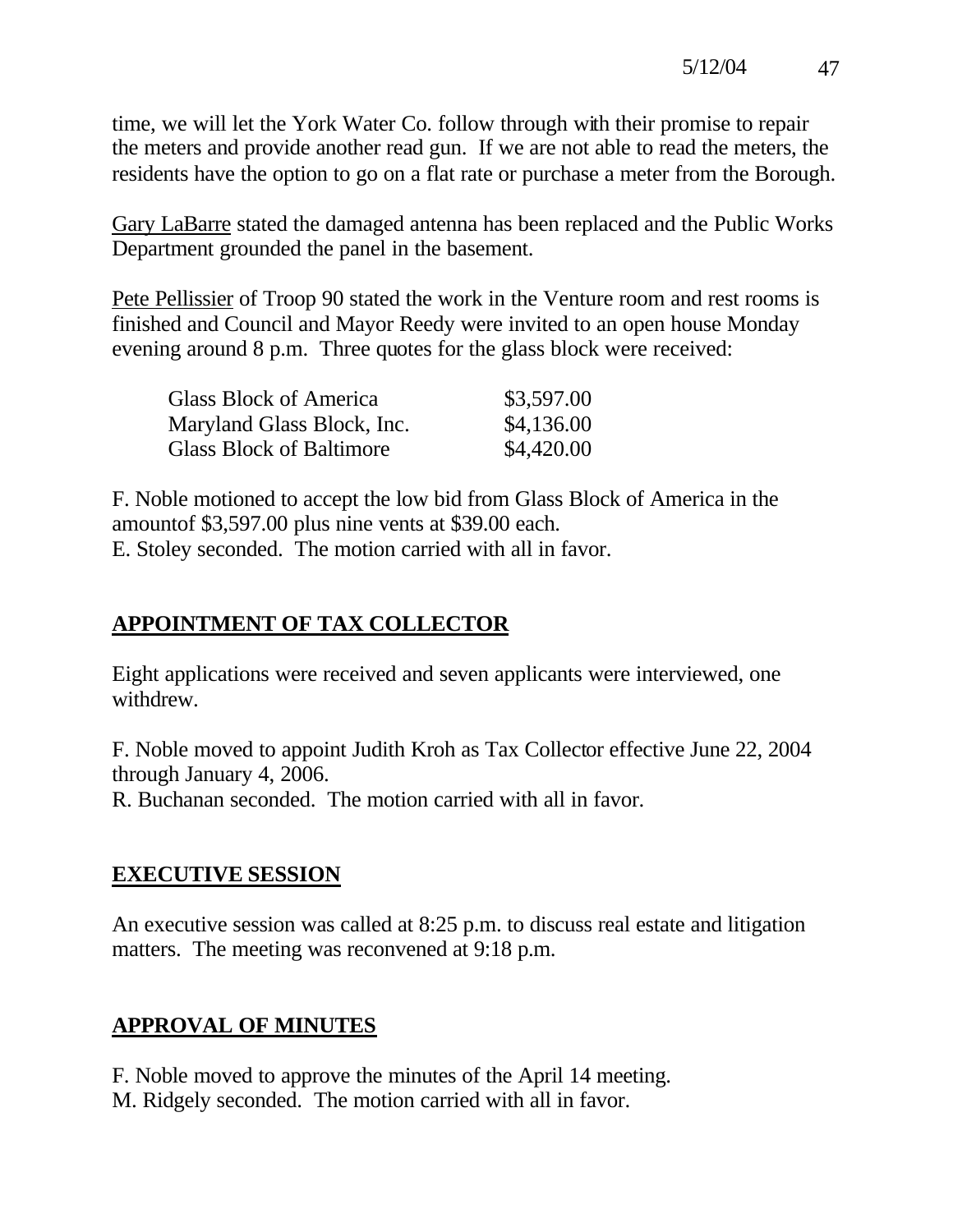# **APPROVAL OF EXPENDITURES AND REPORT OF ACCOUNTS**

M. Ridgely moved to approve the expenditures and report of accounts for March. E. Stoley seconded. The motion carried with all in favor.

# **BILLS**

The bills submitted were not read aloud.

- R. Buchanan moved to approve payment of the bills as reviewed.
- E. Stoley seconded. The motion carried with all in favor.

## **SUBDIVISION AND LAND DEVELOPMENT BUSINESS**

Deer Creek Development – Bond Reduction

Eng. Holley concurs the bond may be reduced by an amount of \$17,199.00 leaving a balance of \$168,040.00

E. Stoley moved to approve the bond reduction to leave a balance of \$168,040.00. M. Ridgely seconded. The motion carried with all in favor.

#### Shrewsbury Square Shopping Center

Two of the three letters of credit may be released in full:

- 1) Number 904074 in the amount of \$8,500.00 which was for the booster pump;
- 2) Number 904105 in the amount of \$114,000.00 for public water and sewer on the property.

E. Stoley moved that these two letters of credit be released.

M. Ridgely seconded. The motion carried with all in favor.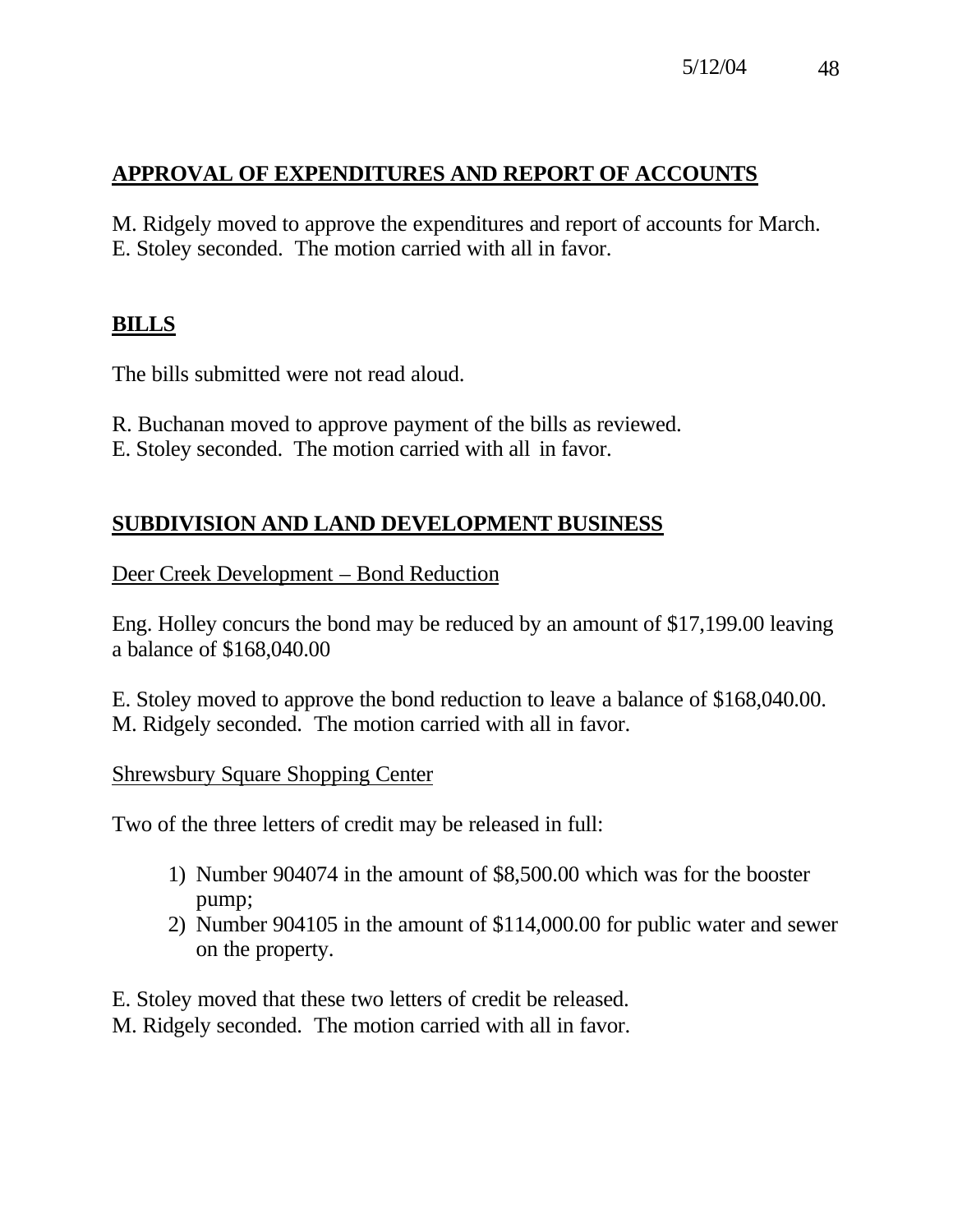# **REPORTS**

Codes Enforcement – Mike Lee

Peppercorn's Dumpster

Peppercorn's Dumpster is gone.

## Exemptions under the New Building Code

Mike handed out a printout on what is exempt under the new building code.

### Joint Appeals Board

Mike would like to see the Borough be part of a local appeals board. Shrewsbury Township has appointed two members and we could appoint two with one being an alternate. It was discussed if New Freedom, Railroad and Glen Rock wanted to be a part of a joint board. The Borough will look to appoint two members and it was suggested the alternate switch from year to year between the Borough and the Township.

## Detention Pond on Northbrook Ln.

Mike said his office had a complaint about four-wheelers at the detention pond on Northbrook Ln. Mike asked if anyone knows any information about who is riding, to let him know.

## Sandwich Signs around Town

Mike was asked to have his office investigate the sandwich signs that have appeared around town.

## Doug Miller Fence

Mike stated the fence at 121-123 W. Forrest Ave. (Doug Miller) is now in compliance.

## Grading at New Karate Building, North Main St.

The grading including under the fence is being done this week.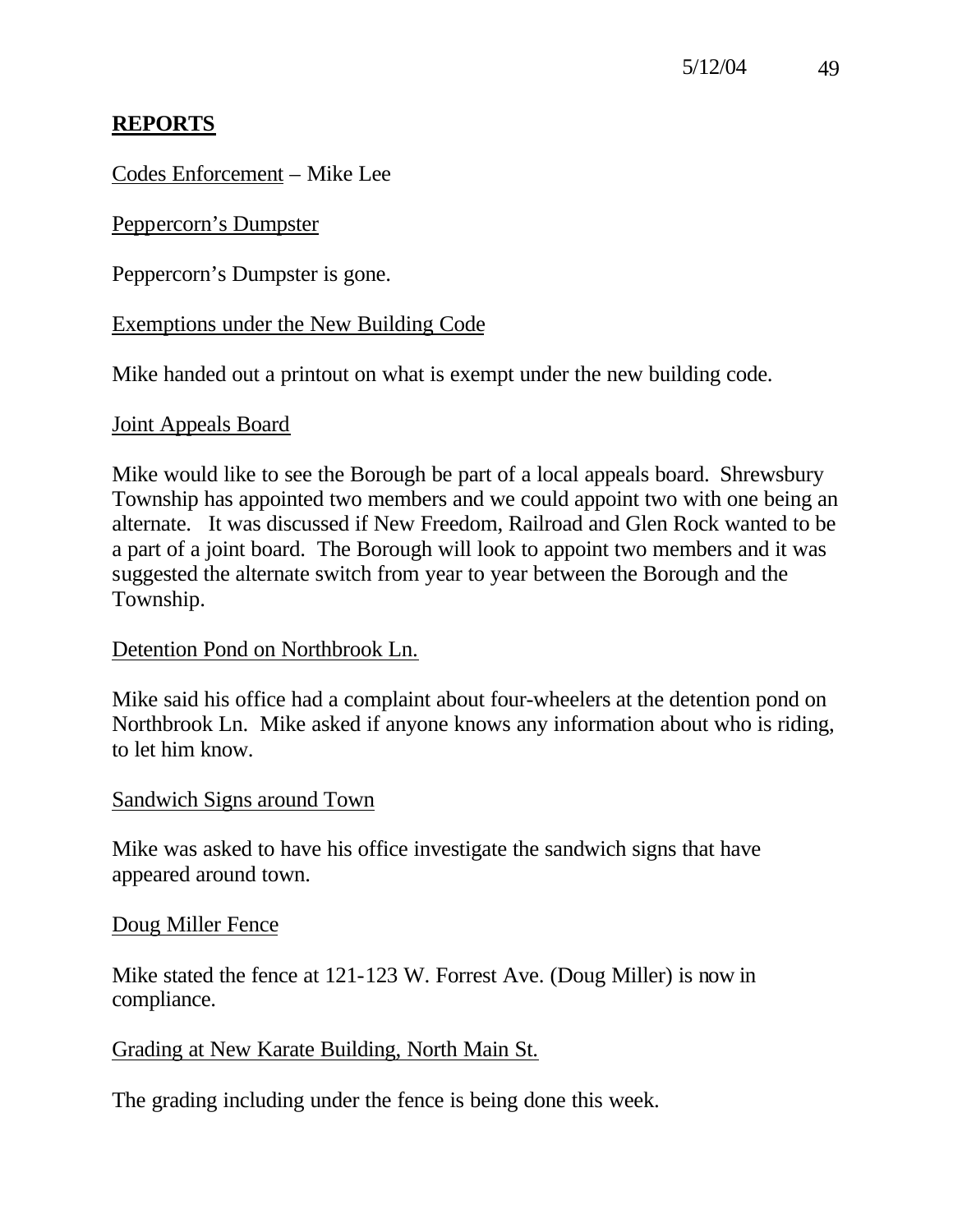Weaver Precast – Onion Blvd.

There is a problem at this location as the detention pond and sewer easement are gone. A copy of the approved plan shows a detention pond and a sewer easement. It looks like the property is completely impervious surface. Water drains to the rear of the property onto the neighbor's field and it's unable to be farmed. The farmer was told he needs to determine where his property markers are.

Codes Enforcement was authorized to visit the site and to prepare a list of violations.

# **OTHER REPORTS**

# **Water & Sewer** – Richard R. Buchanan

## Pumphouse Wells Construction

The construction plan is almost complete and will be submitted to DEP and the SRBC by the deadlines. The wells are permitted for 72,000 GPD and spring #3 can produce 20,000 GPD. The original agreement with Tom Simmons, representing the developer, was for 105,000 GPD which was the amount on the permit. Tom Simmons feels he provided two safe water sources and he said he doesn't believe the Borough was drawing 105,000 GPD prior to earth moving. With the two wells and well houses, the booster pump and fees paid to consultants, he feels his obligation is met. We can either accept the two wells or keep the \$230,000 in the letter of credit and find new sources.

It had been suggested the Borough investigate a new water source outside the Borough. Brian was asked to obtain figures on the acquisition of the parcel and development of a well.

R. Buchanan moved to accept the two wells and put them on line and this would complete Tom Simmons' contract.

The motion died for failure of a second.

E. Stoley suggested that this discussion be tabled until next month.

The water committee will meet to consider the Borough's options.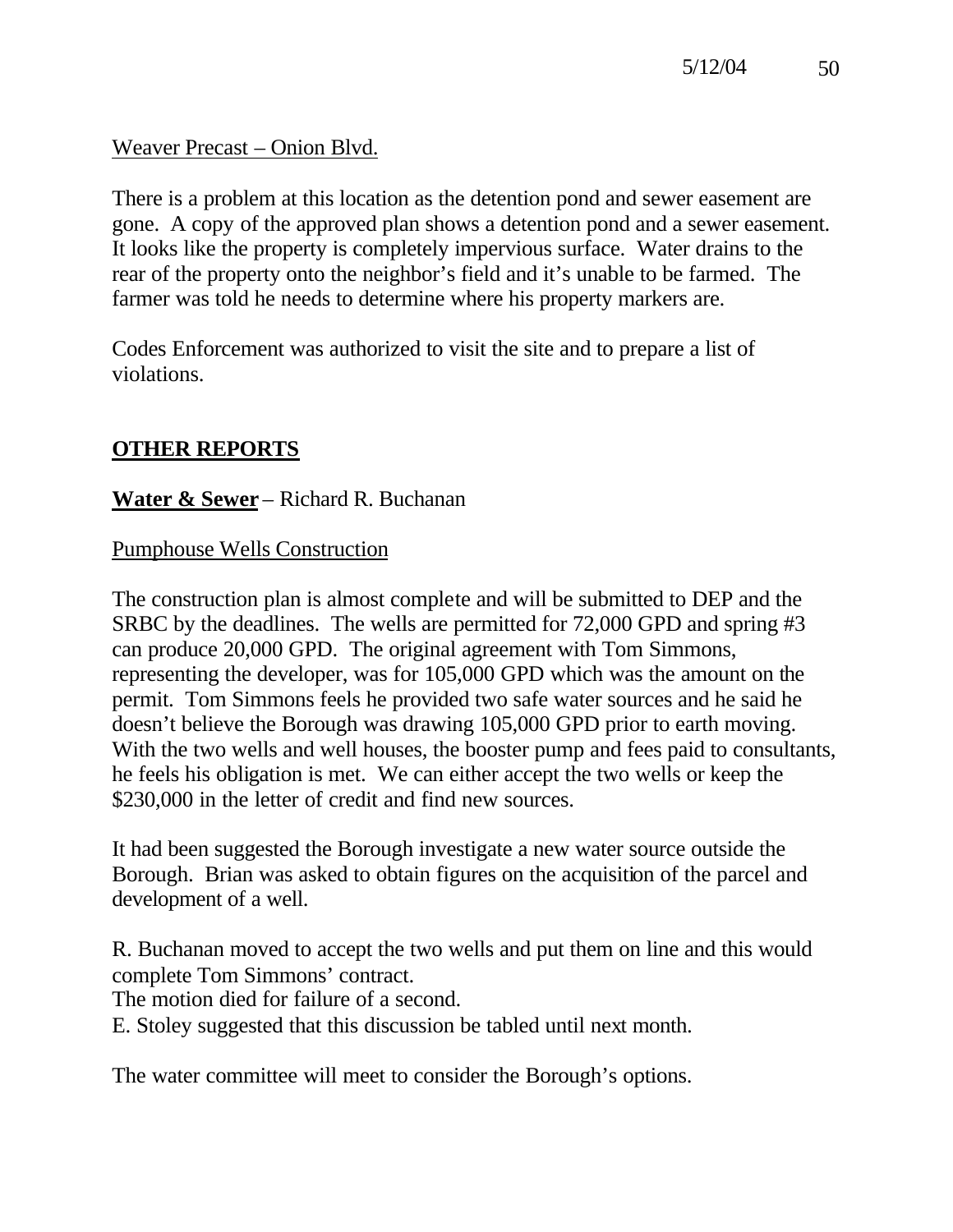# Thompson Well Nitrates

The well tested 10mg/1 which is the maximum allowed. The farmlands next to the well were recently treated with nitrogen so the well was temporarily shut down. The water was tested again and results should be in by early next week. No notification has to be given since the well is shut down.

# Pizza Hut Greasetrap

Pizza Hut had a grease trap blockage inside the restaurant on January 13 and the lines were jetted to clean the pipes. On January 18, the greasetrap was pumped out. New Freedom Borough discussed fining the Borough but we don't know if they have the proof that the grease that was cleaned from the piping in Pizza Hut entered our sewer system. The Plant does not have the dates and times to support their accusations. Maybe a sampling manhole can be installed if future violations occur. Since this incident, Pizza Hut has been forced to pump their greasetrap every month instead of quarterly.

## Trees in Rights of Ways

Sol. Rehmeyer was asked to do research to see if an ordinance is necessary to keep trees from being planted in the rights of ways.

# **Public Roads & Lighting**

## Ordinance #2004-3 Prohibiting Parking on North Sunset Dr.; North Highland Dr.; and South Highland Dr.

The ordinance would prohibit parking as follows:

North Sunset Dr. between West Forrest Ave. to West Clearview Dr. North Highland Dr. between East Forrest Ave. to East Clearview Dr. South Highland Dr. between East Forrest Ave. to Church St.

E. Stoley moved to adopt Ordinance #2004-3. M. Ridgely seconded. Roll call vote:

Buchanan - yes, in favor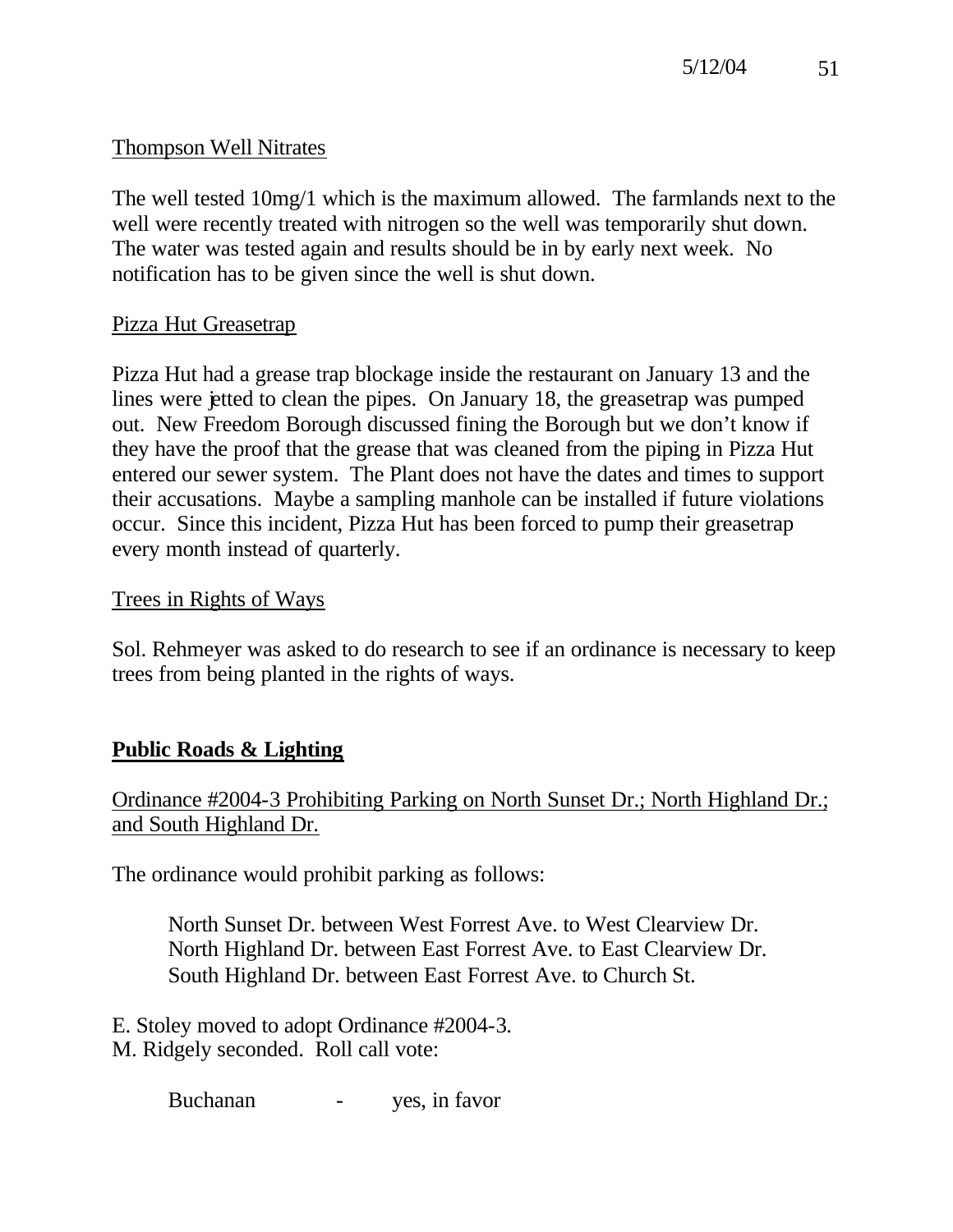| <b>Noble</b> | yes, in favor |
|--------------|---------------|
| Ridgely      | yes, in favor |
| Stoley       | yes, in favor |
| Schnabel     | yes, in favor |

#### Resolution for Fire Company Banner

M. Ridgely moved to approve the Resolution to allow a banner to be erected across South Main St. in conjunction with the firemen's annual carnival and parade. E. Stoley seconded. The motion carried with all in favor.

### 2004 Street Bids

Road paving will be: Old Farm Lane from the Trail to Covington Dr. and Covington Dr. from Crosswind Dr. to Winchester Rd.

Three bids were received as follows:

| <b>Stewart and Tate</b>    | Total bid \$59,649.14 |
|----------------------------|-----------------------|
| Fitz & Smith, Inc.         | Total bid \$65,610.06 |
| Kinsley Construction, Inc. | Total bid \$70,827.99 |

E. Stoley moved to award the bid to Stewart and Tate in the amount of \$21,667.04 for Old Farm Ln. and \$37,982.10 for Covington Dr. for a total of \$59,649.14. R. Buchanan seconded. The motion carried with all in favor.

#### Hidden Driveways Signs

The two signs were installed on North Highland Dr.

## Right Turn Only Signs at Cardinal Dr. and New Shopping Center

Right Turn Only signs have been installed at Cardinal Dr. and at the south exit of the new shopping center.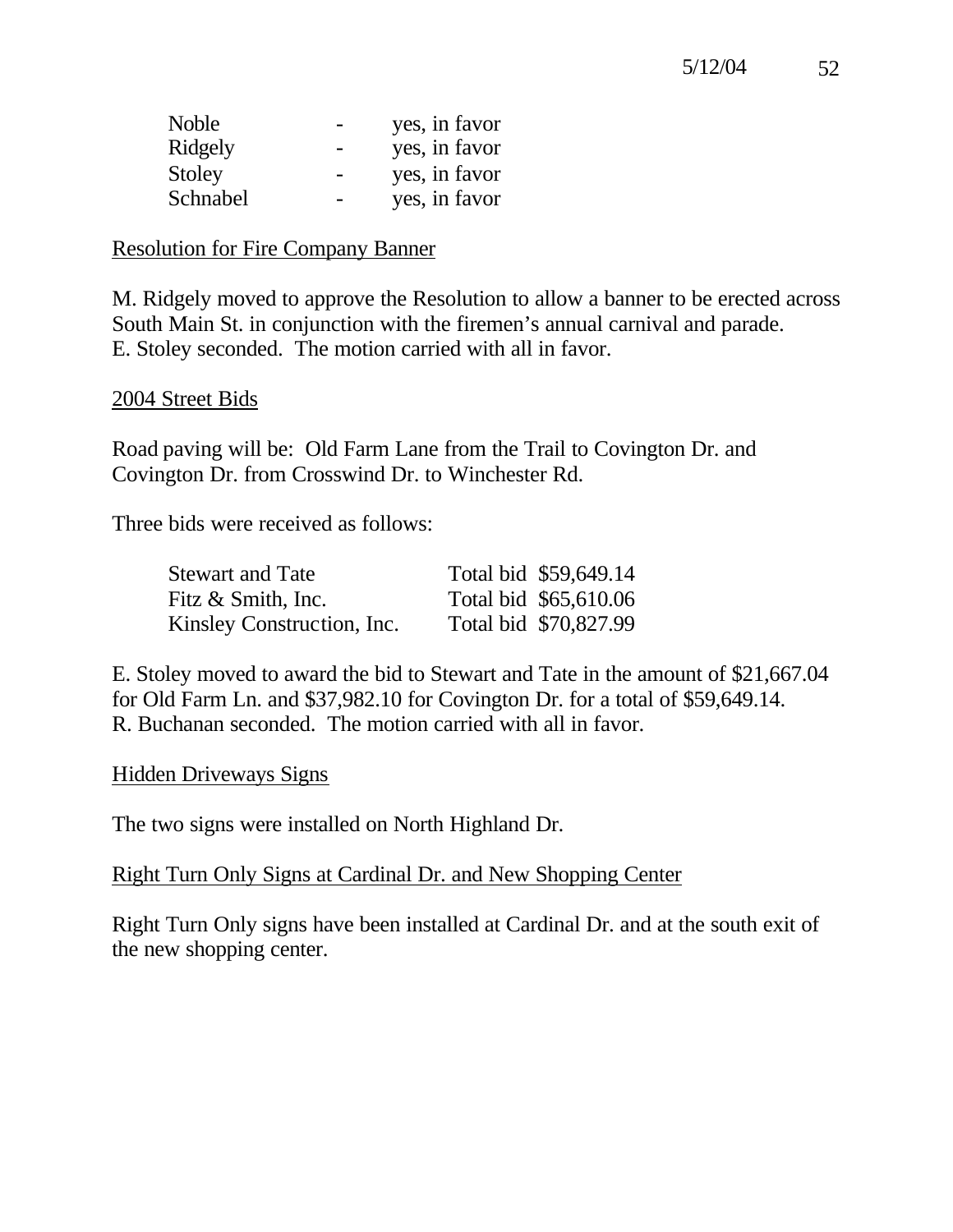# **Public Lands, Buildings and Finance** – Michael W. Ridgely

Former Library Building, 44 South Main St.

M. Ridgely moved that Council pursue a potential establishment of a lease arrangement for the former library. If a lease option can't materialize, the Borough will entertain an option to sell.

F. Noble seconded. The motion carried with all in favor.

# **ENGINEER'S REPORT**

The first staff review was held this morning. Two plans were reviewed, a reverse subdivision and a land development plan for Southern Turf and Tractor. A sketch plan for the 16 acre tract at the end of Kratz Rd. was reviewed and the engineer was told to come back with a development plan based on the zoning. A private, gated PRD-type community of 46 townhomes was proposed with one cul-de-sac with no room for emergency vehicles.

# **SOLICITOR'S REPORT**

## Definition of Family in Zoning Ordinance

A draft ordinance was submitted for review and comment by next month.

## Cable Franchise Agreement

Sol. Rehmeyer received the latest draft of the renewal agreement and he is sending comments to their counsel. The amended agreement will then be provided to the Borough.

## Marvel/Wallen Zoning Hearing

The hearing is on hold pending the civil matter between the parties.

## Burn Ban Ordinance

A draft ordinance was provided for review.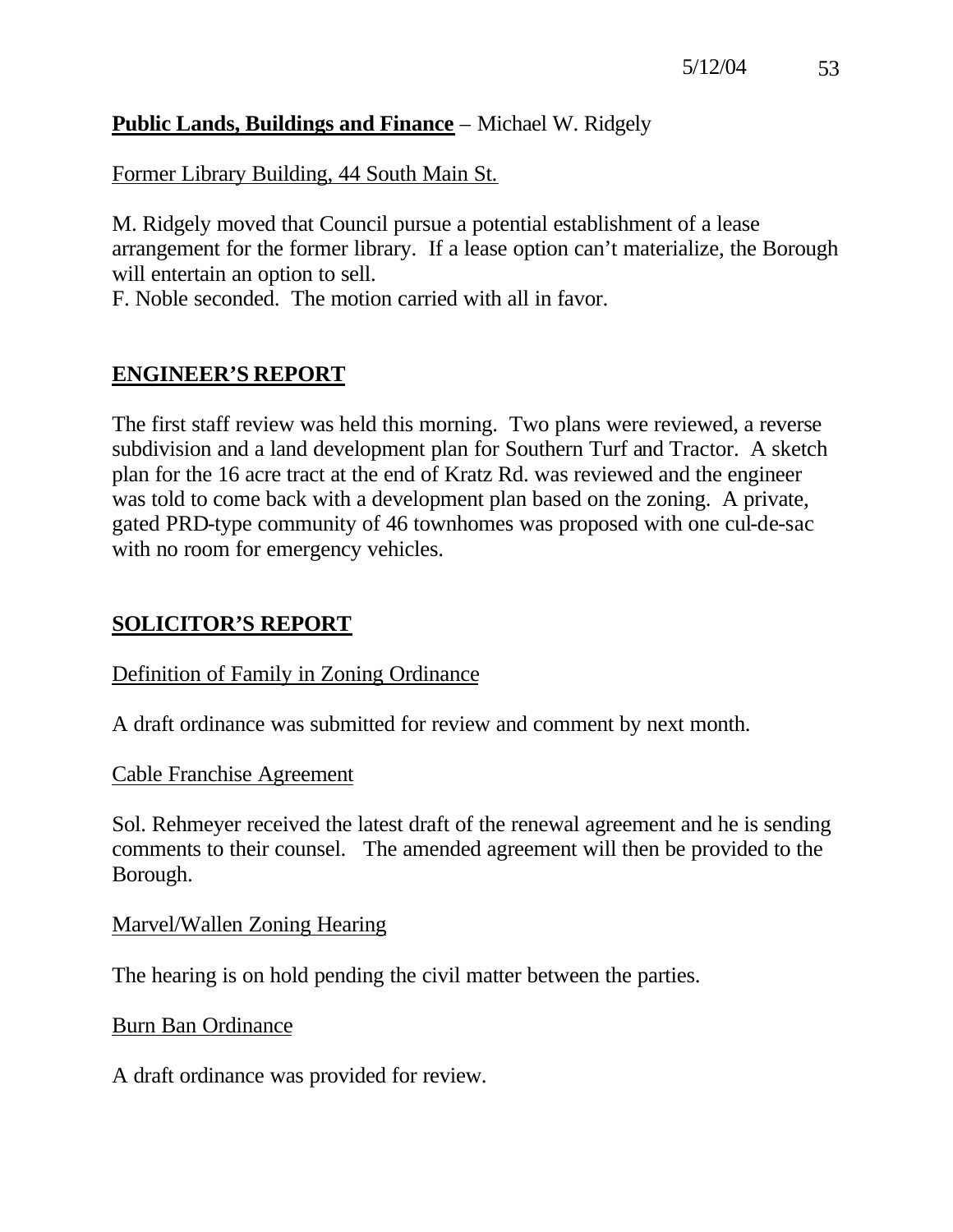# **Public Safety, Welfare and Personnel** – Frederick C. Noble

## **Secretary's Report** – Cindy Bosley

## Wellhead Program Brochures

The Secretary asked permission to purchase 2,300 brochures titled "When It Rains, It Drains", educational brochures on storm drains, for a price of fourteen cents a piece payable from the wellhead grant funds.

## Eagle Scout Ceremony

P. Schnabel will attend Steven Payne's ceremony on May 22 and present him with a certificate. Steven organized storm drain stenciling as his project.

## **York Area Tax Bureau** – Frederick C. Noble

## **Recreation Board/Regional Recreation Board** – Frederick C. Noble

Fred stated he is not aware of any meeting of the audit committee.

## **Subdivision, Land Development and Zoning** – Eric W. Stoley

The committee met with the developer of the Eitzert property. They are proposing 58 homes.

## **Planning Commission/Regional Planning Commission** – Eric W. Stoley

## **Southern Regional Police Commission** – Richard R. Buchanan

At a work session in April, it was discussed that New Freedom and Shrewsbury Boroughs pay a token sum of money to help Glen Rock. Two percent was proposed for the first year and one percent for the second for a two year contract. This would cost the Borough around \$14,000 over the two year period. If Glen Rock drops out, based on the 2004 budget, a part-time officer, two full-time officers and a part-time clerk will be let go and our increase would be \$14,000. There would also be a cap for catastrophic events. It was the consensus of four to one to agree to subsidize Glen Rock for two years but to also look at cost-cutting